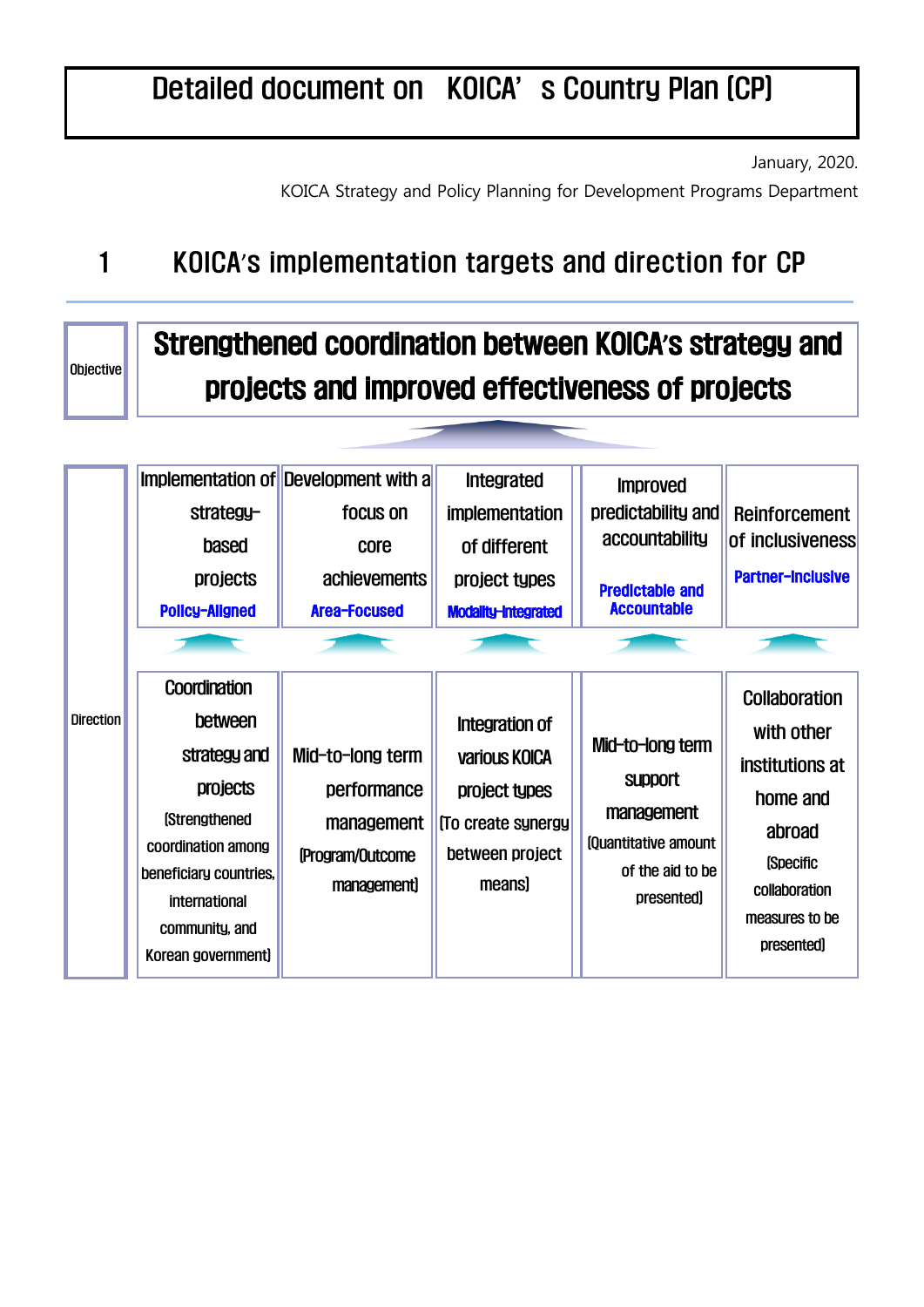**- Five major pillars for the direction of KOICA's CP -**

- **Implementation of strategy-based projects (Policy-Aligned)**
- ㅇ **Development of programs and projects based on related policies and strategies** of the beneficiary country, the international community, and the Korean government in areas of development, foreign policy and economic policy.
- ⇒ **Strengthened coordination between KOICA's policies and strategies**
- **Development with a focus on core achievements (Area(sector, issue)-Focused)**
- ㅇ From a mid-to-long term perspective, **programs for focused areas, issues and regions** will be established and a **quantitative outcome index will be managed** (Achievement indices for SDGs will be used)
- ⇒ **Improved outcome and effectiveness** of KOICA projects
- **Integrated implementation of different project types (Predictable and Accountable)**
- ㅇ A mid-to-long term support plan, program and the scale of new projects for partner countries will be presented.
- ⇒ **Improved predictability, accountability and transparency** in **KOICA projects**
- **Integrated implementation of different project types (Modality-Integrated)**
- ㅇ Implementation of an integrated program using various modalities and activities.
- ⇒ **Improved efficiency and synergy in project implementation through combination of different KOICA project modalities**.
- **Reinforcement of inclusiveness (Partner-Inclusive)**
- ㅇ Establishment of **measures for practical collaboration and project coordination** with various partner institutions at home and abroad
- ⇒ **Inclusiveness and 'organic coordination/ convergence'of KOICAprojects will be promoted**.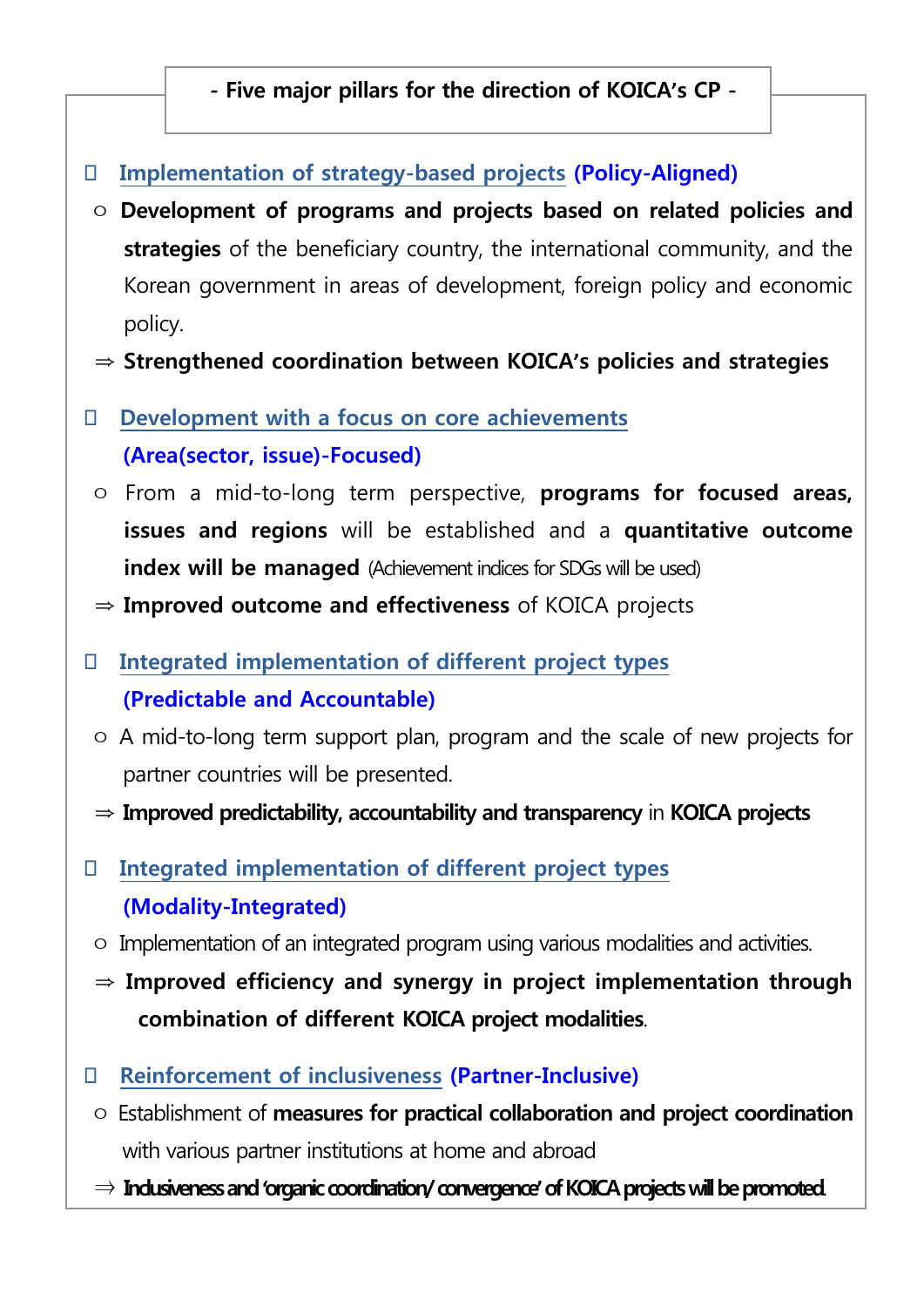## 2 Definition of the concept of CP/P

**□ Country Plan (CP)** 

 **▶ As KOICA's country support strategy on the highest level, it includes multiple programs.** 

- **→ CP is a higher-level concept to that of Program**
- **□ Program (P)**
	- **▶ Individual 'programs' consisting of various KOICA project modalities (with a focus on cooperation projects for each country) to achieve specific outcomes in the CP.**
	- ▶ For New Southern Policy countries, CPS key areas such as infrastructure **and 'KOICA's New Southern Program' will be given priority.**



**<CP/P Concept>**

정책Policies, 정부 ODA정책 Government's ODA policies, 예 Example, 기본법 Basic act, 협력국 개발정 책Partner company's development policies, 예 Example, 국가개발전략 National development strategy, 국제사회 정책 Policies of the international community, 예Example

전략Strategies, 정부Government, CPS중점분야 CPS key areas, 지역별/ 분야별 중기전략 Mid-term strategy by region/area, 중기재원 배분 Allocation of mid-term resources

프로그램Programs

국가지원계획National support plan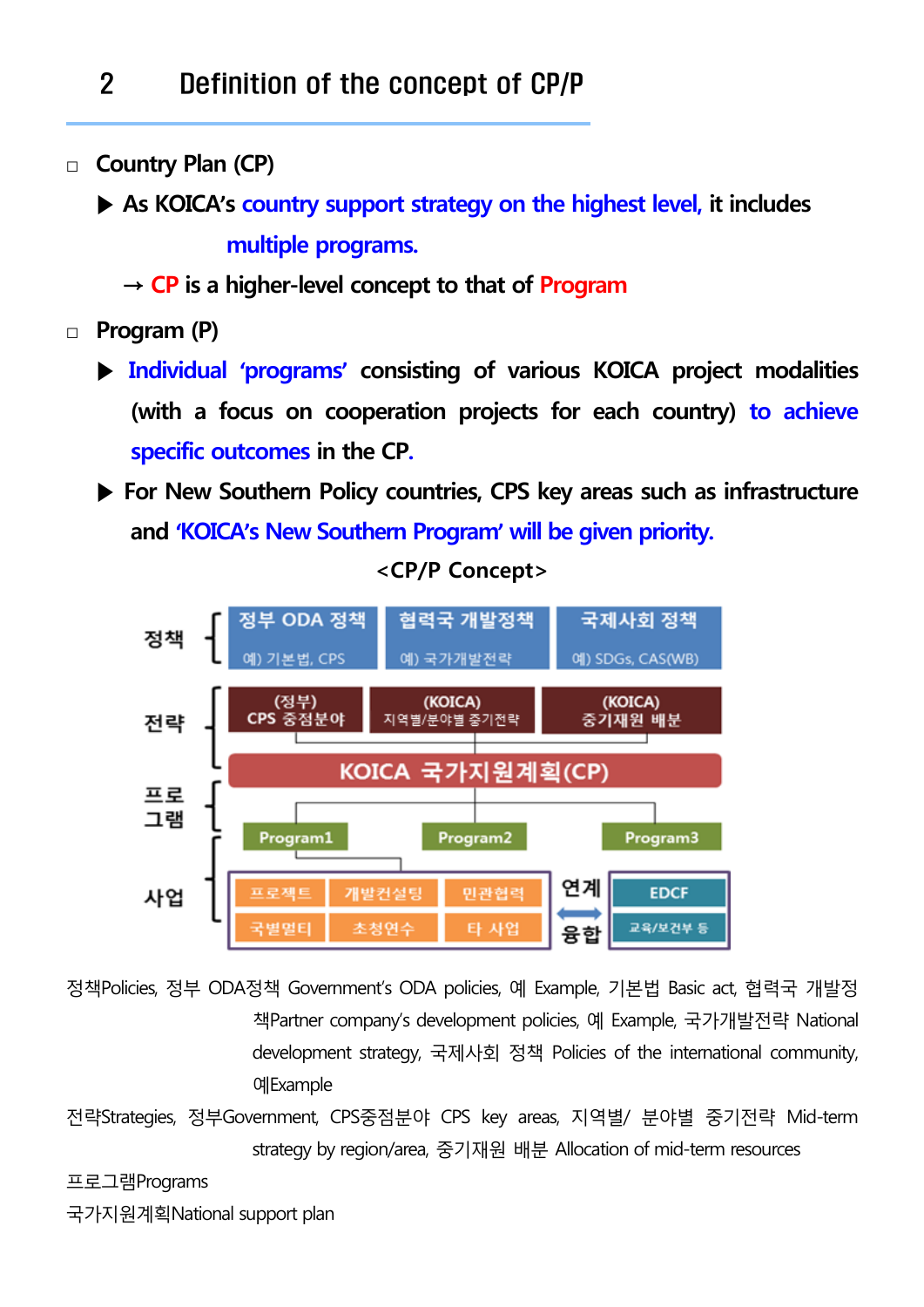사업Project, 프로젝트Projects, 국별멀티Multilateral projects for each country, 개발컨설팅Development consulting, 초청연수Overseas training, 민관협력Public-private partnerships, 타 사업Other projects, 연계 융합Coordination and convergence, 교육/ 보건부 Ministry of Education/ Ministry of Health

### **□ (Details of the CP/P)**

|                                       | <b>CP(Country Plan)</b>                                                                                                 | P(Program)                                                                                       | <b>Note</b>                                                                         |
|---------------------------------------|-------------------------------------------------------------------------------------------------------------------------|--------------------------------------------------------------------------------------------------|-------------------------------------------------------------------------------------|
| <b>Name</b>                           | Plan to support a specific<br>country                                                                                   | Program                                                                                          |                                                                                     |
| <b>Trait</b>                          | <b>KOICA's support for each</b><br>country on the highest level                                                         | Individual programs within CP<br>for outcomes                                                    | CP is a higher-level<br>concept to P                                                |
| Role                                  | The role of 'KOICA CPS' for<br>partner countries based on the<br>Korean government's/KOICA's<br>policies and strategies | Serves as a specific/ practical<br>guideline to develop individual<br>projects under the program |                                                                                     |
| Core values<br>(essence)              | AMid-to-long term strategies/<br>resources (predictability)                                                             | <b>▲Outcome), ▲Inclusivity,</b><br><b>AEfficiency</b>                                            | 4 pillars for<br>implementation of CP                                               |
| Frequency<br>in<br>establishme<br>nt  | Rolled over each year                                                                                                   | Rolled over each year                                                                            |                                                                                     |
| <b>Plans for</b><br>establishme<br>nt | First half of 2019 : Office to be established in 44 countries<br>П.<br>(excluding OECD/UN)<br>$\Box$<br>on CP           | By end of 2019 : New projects for 2021 to be developed based                                     | <b>Coordinated with</b><br>KOICA's mid-to-<br>long term<br>management<br>objectives |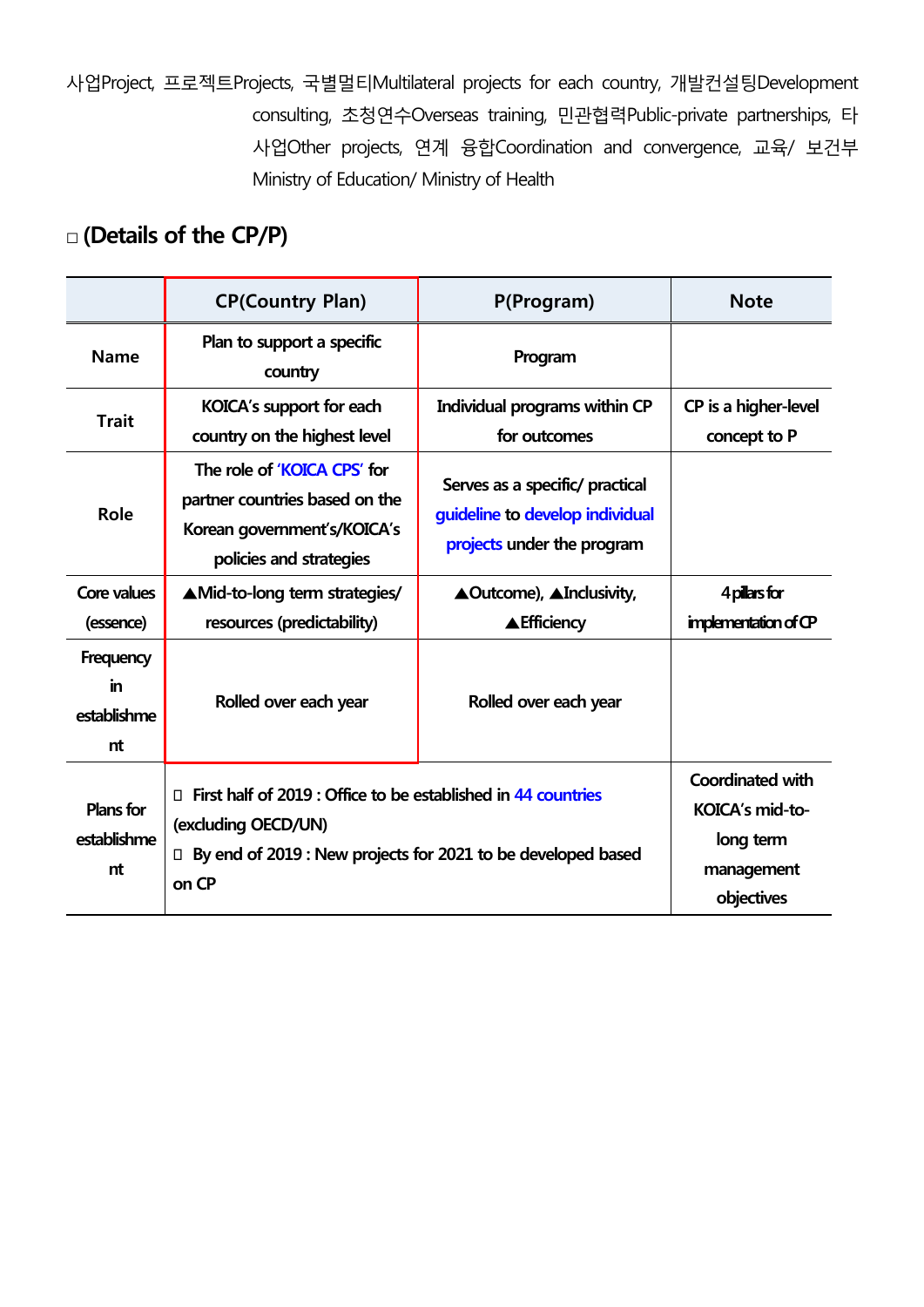## 3 Types of programs

**□While taking into account the circumstances and characteristics of each country '3types' focusing on ①area, ②issue and ③region will be flexibly applied**

ㅇ The topic of **region** can be **simultaneously applied** to programs of ①area and ②issue.

\* (Example) Maternity program in XX region of XX country (region + area)

ㅇ However, to increase effectiveness, which is an objective of CP, **all programs must set a quantitative outcome index and be managed accordingly** (A common index in similar programs such as KOICA-SDG outcome index (tentative) and SDG indices will be used.)

|                   | Definition (strengths/ weaknesses)                                                                                                                                                                                                                       | Note (example)                                                                                                                         |
|-------------------|----------------------------------------------------------------------------------------------------------------------------------------------------------------------------------------------------------------------------------------------------------|----------------------------------------------------------------------------------------------------------------------------------------|
| <b>DArea P</b>    | Detailed areas within CPS<br>- (Strengths) Minimized subjective interpretation/ Ease in<br>outcome managements/ collaboration across<br>departments<br>- (Weaknesses) Coordination with multiple institutions/<br>Constraints in scale-up                | A program for <b>'inclusive and</b><br>sustainable rural<br><b>development'</b> in the<br>Philippines                                  |
| 2Issue P          | <b>Multi-sectoral issues</b><br>- (Strengths) Easy to scale up to multiple areas with<br>KOICA as the focal point.<br>- (Weaknesses) Big room for subjective interpretation;<br>Difficulty in performance management                                     | 'Smart urban development<br>where nature and mankind<br><b>coexist'</b> in the Philippines                                             |
| <b>3 Region P</b> | $\triangleright$ Specific regions that have all areas/issues<br>- (Strengths) Emergency/ strategic regional support (key<br>regions selected by KOICA)<br>- (Weaknesses) Big room for subjective interpretation;<br>Difficulty in performance management | 'Mindanao region<br>development for establishing<br><b>peace'</b> in the Philippines<br>(Rural development, healthcare,<br>qovernance) |

#### **<Program types>**

※ (Note) For convergence programs by the Ministry of Strategy and Finance, the above **three types are applied in** 

**combinations**. But **given the Ministry is focused on areas**, **most of the programs take on the form of**

KOICA/EDCF + **'area' programs** of other government departments.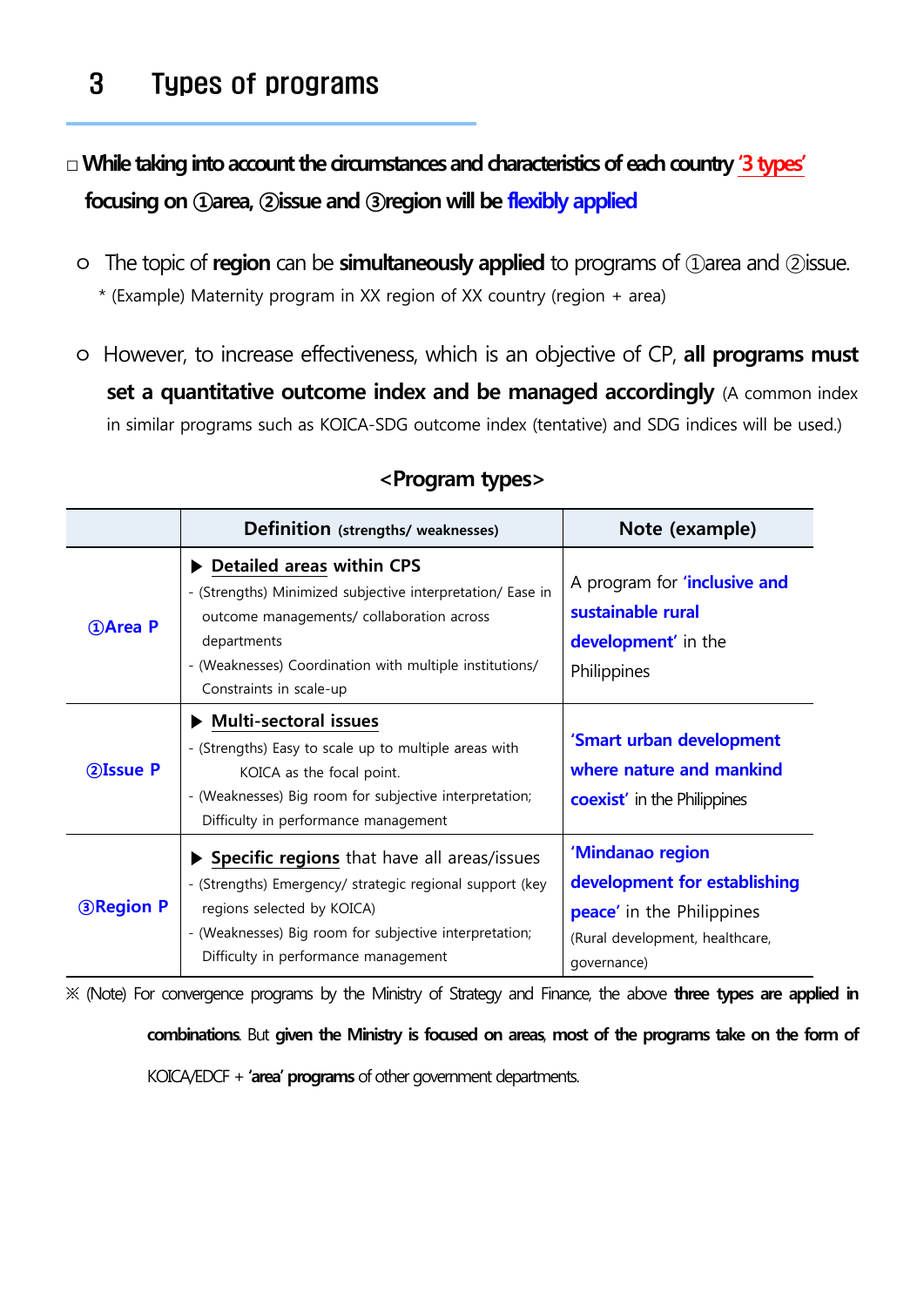Current status of CPs of KOICA by countries \*key partner countries < 9 area programs in 44

#### App. countries (139 programs)>

 <**'**Similar categories**'** are defined based on the program index: ■ Agriculture and fisheries, ■ Governance, ■ Education, ■ Gender, ■ Healthcare, hygiene/ nutrition, ■ Climate/ city, ■ Industry/ energy, ■ Transport, ■ Water>

|                                        | Country (number of<br>programs) |  | Program title                                                     |                                                                                                |                                                                                           |                                                                                                              |  |
|----------------------------------------|---------------------------------|--|-------------------------------------------------------------------|------------------------------------------------------------------------------------------------|-------------------------------------------------------------------------------------------|--------------------------------------------------------------------------------------------------------------|--|
| S<br>ou<br>th<br>ea                    | Vietnam $(4)*$                  |  |                                                                   | Inclusive transport that<br>drives balanced growth                                             | Establishment of effective,<br>responsible and transparent<br>governance and institutions | Establishment of a smart<br>city valley in the middle<br>region and support for<br>urbanization              |  |
| st<br>$\mathsf{A}$<br>si               | Myanmar $(4)*$                  |  | Inclusive and<br>sustainable rural<br>development                 |                                                                                                | Establishment of peace and<br>strengthening of democratic<br><b>institutions</b>          | Higher education and<br>vocational training for<br>a better future                                           |  |
| a<br>N<br>е                            | Laos $(4)*$                     |  |                                                                   |                                                                                                | Strengthened healthcare<br>system for better maternity<br>healthcare services             | Higher education for<br>a better future                                                                      |  |
| W<br>S<br>ou<br>th                     | Cambodia $(3)*$                 |  |                                                                   |                                                                                                | Improved universal<br>healthcare for the<br>socially marginalized                         | <b>ICT and science</b><br>education to foster future<br>talent and promote<br>industrial diversification     |  |
| er<br>n<br>P<br>oli                    | Philippines $(4)*$              |  |                                                                   | Smart urban development<br>where nature and mankind<br>coexist                                 | Improved access to basic<br>healthcare                                                    | Mindanao regional<br>development for peace<br>establishment                                                  |  |
| <b>Cy</b><br>C<br>ou<br>nt<br>rie<br>S | Indonesia $(4)*$                |  | Smart urban<br>development where<br>nature and mankind<br>coexist | Inclusive transport that<br>drives balanced growth                                             | Digital partnership for<br>inclusive development                                          | <b>Higher education for</b><br>a better future                                                               |  |
|                                        | East Timor (4)                  |  | Society built together<br>$-SDG 5, 13 -$                          | Healthy life for everyone -<br>quality healthcare and<br>improved healthcare<br>system         | Healthy system, reliable<br>government-SDG 16-                                            | A generation dreaming<br>of the future $-$ quality<br>education and<br>vocational training for<br>the future |  |
| S<br>ou<br>th<br>W                     | Nepal $(4)*$                    |  | Improved agricultural<br>productivity and<br>competitiveness      | Establishment of a<br>quality healthcare<br>delivery system                                    | Support for job creation<br>by linking up with<br>domestic businesses                     | ICT-based governance<br>reinforcement                                                                        |  |
| es<br>t<br>A<br>si                     | Mongolia $(4)*$                 |  | Improved logistics<br>infrastructure and<br>transport safety      | Sustainable urban<br>development and<br>strengthened resilience                                | Inclusive development<br>of agriculture and<br>husbandry; Improved<br>safety in produce   | Improved governance<br>for sustainable<br>development                                                        |  |
| a<br>an<br>d<br>S<br>ou                | Bangladesh(3)                   |  | Generation of quality<br>jobs                                     | ICT-based<br>improvement of laws<br>and institutions to<br>strengthen the social<br>safety net | Improved access and<br>quality of healthcare for<br>the socially<br>marginalized          |                                                                                                              |  |
| th<br>P<br>ac<br>ifi                   | Sri Lanka $(4)*$                |  | <b>Higher education for</b><br>a better future                    | Establishment of peace<br>and social integration                                               | Inclusive transport that<br>drives balanced growth                                        | Strengthened<br>democratic institutions<br>for inclusive<br>development                                      |  |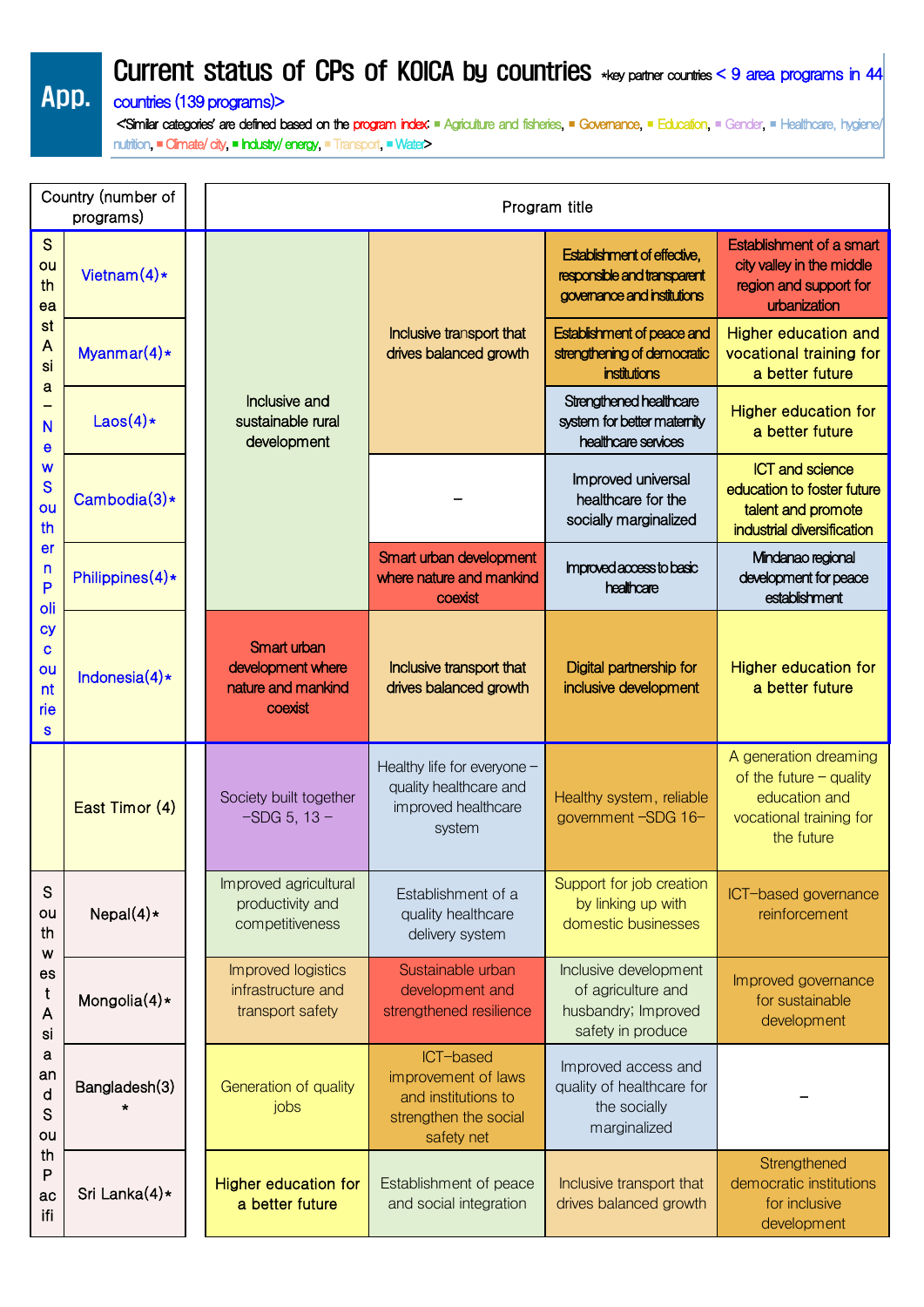| С                                        | Fiji(2)           |                                                                                                            |                                                                                            | Addressing climate<br>change to support<br>sustainable<br>development                       | Strengthened<br>capabilities for disease<br>prevention and<br>treatment to provide<br>quality healthcare                      |
|------------------------------------------|-------------------|------------------------------------------------------------------------------------------------------------|--------------------------------------------------------------------------------------------|---------------------------------------------------------------------------------------------|-------------------------------------------------------------------------------------------------------------------------------|
|                                          | Pakistan(3)*      |                                                                                                            | Comprehensive water<br>security improvement                                                | Support for industrial<br>energy to overcome<br>economic crises                             | Comprehensive support<br>for the socially<br>vulnerable to increase<br>their income and offer<br>better social services       |
|                                          | Afghanistan (3)   | Human resource<br>development for a<br>better future                                                       |                                                                                            | Safe supply of drinking<br>water and improved<br>maternity healthcare for<br>a healthy life | Strengthened<br>capabilities for public<br>administration to<br>improve transparency<br>and accountability                    |
|                                          | Ghana $(4)*$      | Improved<br>agricultural<br>productivity and<br>strengthened value<br>chains for better<br>quality of life | Strengthened healthcare<br>system to provide<br>universal healthcare                       | <b>Education to foster</b><br>talent                                                        | Strengthened<br>governance for an<br>efficient and<br>transparent<br>government                                               |
|                                          | Senegal $(4)*$    | Establishment of a<br>sustainable<br>agricultural value<br>chain                                           | Strengthened<br>healthcare system to<br>provide better<br>maternity care                   | Vocational training to<br>foster youth talent                                               | Establishment of an<br>administrative system<br>to improve<br>governance                                                      |
| W<br>es<br>$\mathbf t$<br>Af<br>ric<br>a | Cameroon (3)      |                                                                                                            | Vocational training and<br>inclusive education for<br>the socially marginalized            | Improved access to<br>water hygiene and<br>healthcare                                       | Establishment of an<br>administrative system<br>to improve<br>governance                                                      |
|                                          | Cote d'Ivoire(2)  |                                                                                                            | <b>Education to foster</b><br>youth talent                                                 | Improved access to<br>healthcare for the<br>socially marginalized                           |                                                                                                                               |
|                                          | DR of<br>Congo(3) |                                                                                                            | Strengthened<br>capabilities in<br>comprehensive<br>governance to<br>establish peace       | Healthcare and rural<br>development for a<br>better future                                  | Fostering of youth<br>talent based on<br>gender equality                                                                      |
|                                          | Nigeria(4)        | Basic education and<br>vocational training to<br>foster youth talent                                       | Improved social and<br>economic rights of<br>women through<br>achieving gender<br>equality | Strengthened basic<br>healthcare system                                                     | ICT-based governance<br>strengthening                                                                                         |
| E<br>as                                  | Ethiopia $(4)$ *  | Strengthened<br>healthcare system for<br>a better future                                                   | Strengthened value<br>chain in the<br>manufacturing business<br>for future prosperity      | Reinforced social<br>integration for<br>sustainable peace                                   | Strengthened<br>addressing to climate<br>change and fostering of<br>a basis for green<br>economy for the future<br>generation |
| t<br>Af<br>ric<br>a                      | Tanzania $(3)$ *  |                                                                                                            | Strengthened healthcare<br>system for a better<br>future                                   | Basic education and<br>vocational training to<br>foster youth talent                        | Improved social and<br>economic rights of<br>women through<br>achieving gender<br>equality                                    |
|                                          | Rwanda $(4)*$     | Inclusive and<br>sustainable rural<br>development                                                          | Vocational training to<br>foster youth talent                                              | Strengthened e-<br>government system for<br>greater efficiency in                           | Strengthened capabilities<br>in youth and<br>entrepreneurs to create a                                                        |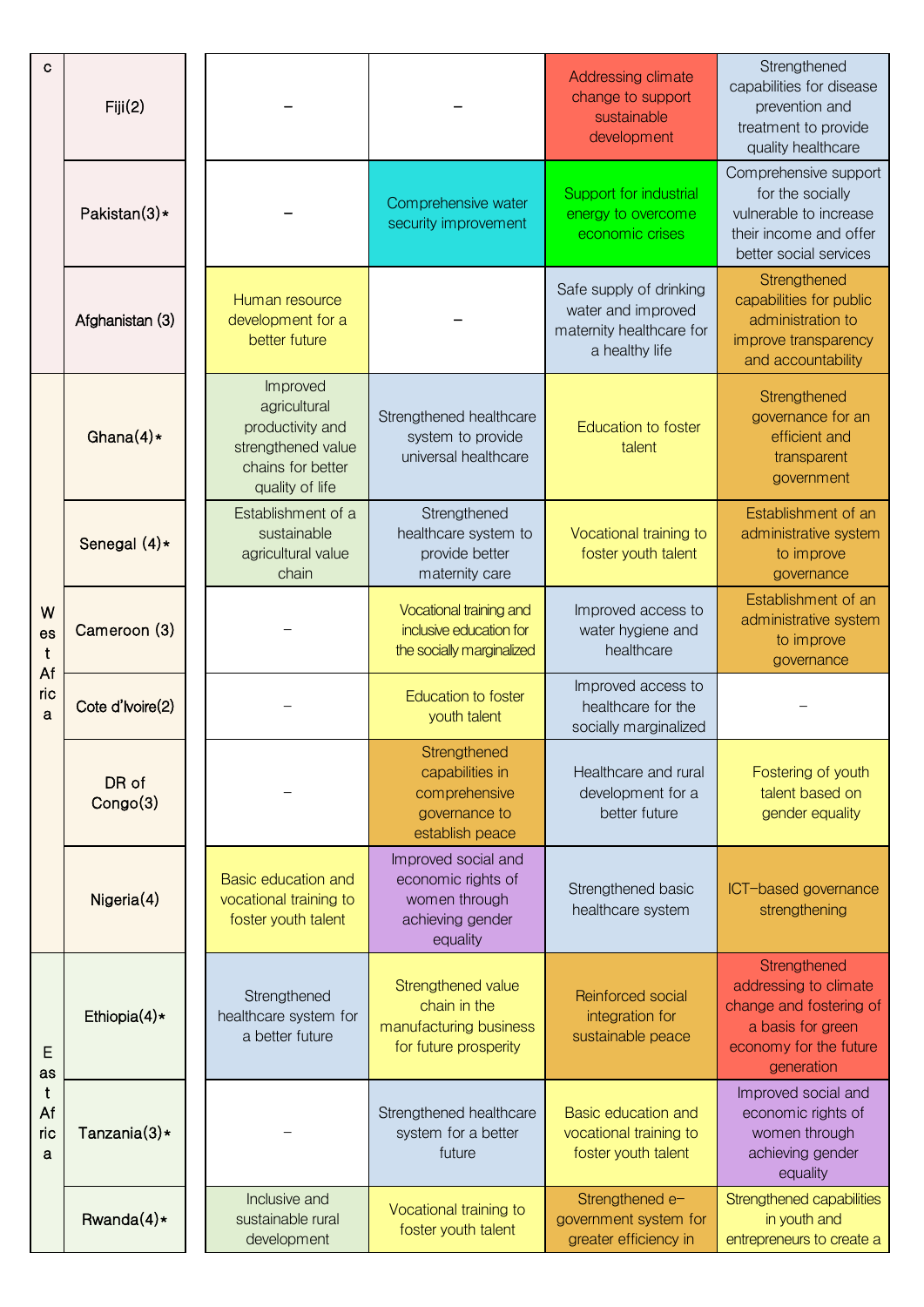|                     |                                |                                                                          |                                                                                                                  | administration                                                                                                                               | startup eco-system                                                                                                       |
|---------------------|--------------------------------|--------------------------------------------------------------------------|------------------------------------------------------------------------------------------------------------------|----------------------------------------------------------------------------------------------------------------------------------------------|--------------------------------------------------------------------------------------------------------------------------|
|                     | Uganda $(3)*$                  | Inclusive and<br>sustainable rural<br>development                        | Basic education and<br>vocational training to<br>foster youth talent                                             | Strengthened<br>healthcare system for a<br>better future                                                                                     |                                                                                                                          |
|                     | Mozambique(3<br>$\mathbf{)}$ * |                                                                          | Vocational training to<br>foster youth talent                                                                    | Strengthened<br>healthcare system for a<br>better future                                                                                     | Improved management<br>of water resources to<br>prevent and better<br>address natural<br>disasters                       |
|                     | Kenya(2)                       |                                                                          |                                                                                                                  | Supply of safe drinking<br>water and capability<br>strengthening of female<br>farmers to improve the<br>addressing of climate<br>change      | <b>Basic education and</b><br>vocational training to<br>foster youth talent                                              |
|                     | Colombia $(2)$ *               |                                                                          |                                                                                                                  | Strengthened<br>capabilities for<br>industrialization policies<br>and technique                                                              | Scale-up of sustainable<br>peace-building                                                                                |
| La<br>tin           | Bolivia $(3)*$                 | Inclusive rural<br>development to<br>eradicate poverty                   |                                                                                                                  | Strengthened<br>capabilities for basic<br>healthcare to establish<br>an effective healthcare<br>delivery system                              | Guarantee of women's<br>basic rights and<br>strengthened<br>capabilities for the<br>future to improve quality<br>of life |
|                     | Peru $(3)$ *                   |                                                                          | Addressing climate<br>change and<br>strengthening the<br>resilience of those<br>vulnerable to the<br>environment | Establishment of a<br>basis for innovation and<br>co-growth;<br>Strengthened<br>competitiveness of<br>small and medium-<br>sized enterprises | Innovation in digital<br>public services for<br>strengthened<br>government capabilities                                  |
| A<br>m<br>eri<br>ca | Paraguay $(4)*$                | Regional development<br>to generate income<br>and promote the<br>economy | Inclusive transport that<br>drives balanced growth                                                               | Improved healthcare<br>services for healthy life<br>of the socially<br>vulnerable                                                            | Digital partnership for<br>inclusive development                                                                         |
|                     | El Salvador(3)                 | Sustainable<br>agricultural<br>development                               |                                                                                                                  | Universal education and<br>healthcare for scale-up<br>of a social safety net                                                                 | Strengthened police<br>capability for peace<br>building                                                                  |
|                     | Dominican<br>Republic (2)      |                                                                          |                                                                                                                  | Strengthened<br>capabilities for<br>industrialization policies<br>and technique                                                              | Guarantee of women's<br>basic rights and<br>strengthened<br>capabilities for the<br>future to improve quality<br>of life |
|                     | Guatemala(2)                   |                                                                          |                                                                                                                  | Addressing climate<br>change and<br>strengthening the<br>resilience of those<br>vulnerable to the<br>environment                             | Strengthened police<br>capability for peace<br>building                                                                  |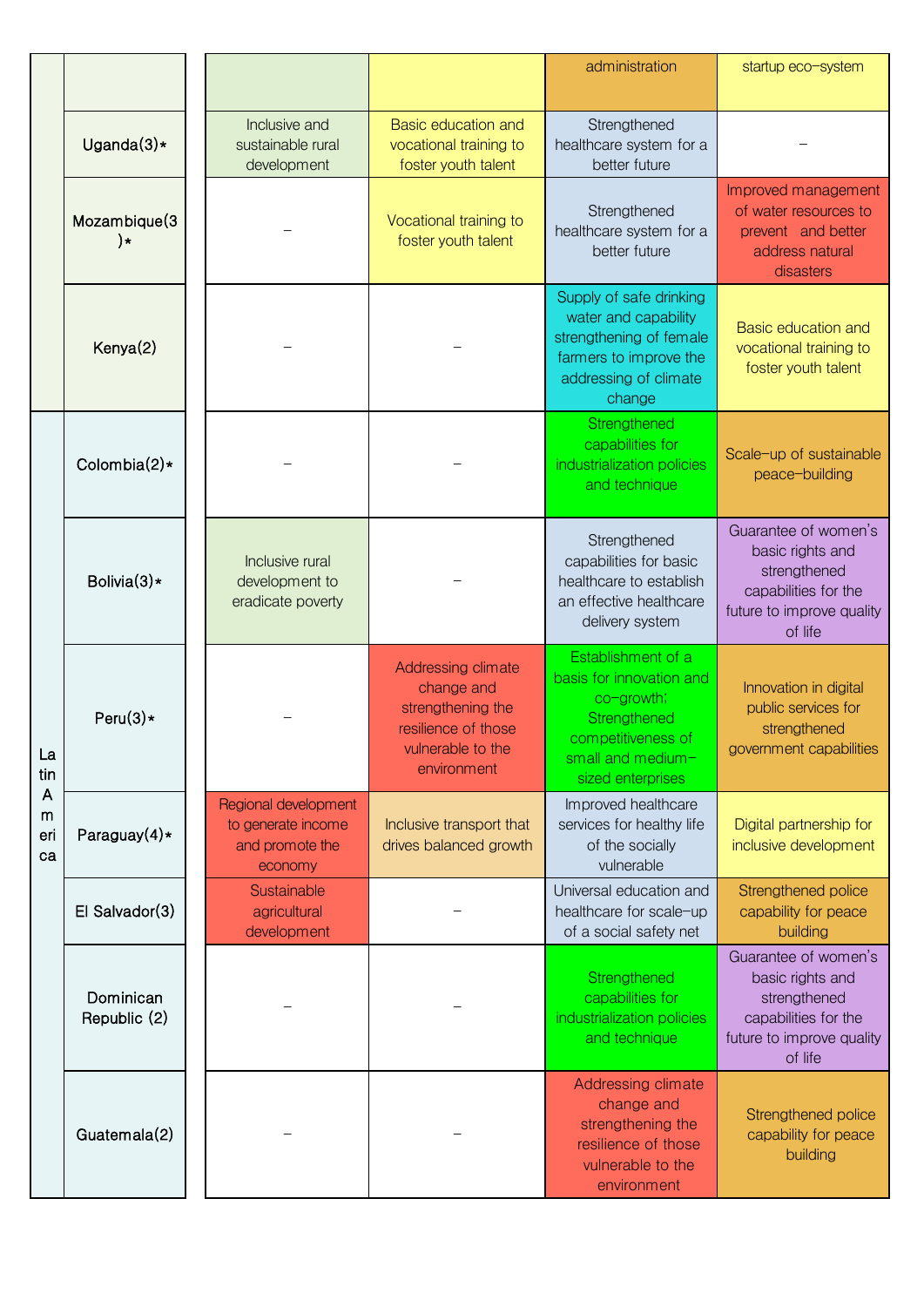|                                           | Ecuador(3)      |                                                          | Strengthened<br>capabilities for<br>industrialization policies<br>and technique                   | Addressing climate<br>change and scaling up<br>renewable energy for a<br>sustainable<br>environment                                             | Support for<br>resettlement of<br>refugees and<br>strengthened police<br>capabilities for peace-<br>building          |
|-------------------------------------------|-----------------|----------------------------------------------------------|---------------------------------------------------------------------------------------------------|-------------------------------------------------------------------------------------------------------------------------------------------------|-----------------------------------------------------------------------------------------------------------------------|
|                                           | Morocco (2)     |                                                          |                                                                                                   | Vocational training for<br>capability development<br>of future generations                                                                      | Strengthened<br>capabilities for<br>environment-friendly<br>energy for sustainable<br>development                     |
|                                           | Egypt $(3)$     |                                                          | Inclusive and<br>sustainable job creation<br>for the future generation                            | Improved quality of life<br>for women (SDG 5)                                                                                                   | Strengthened<br>governance for an<br>efficient and<br>transparent government<br>operation                             |
|                                           | Tunisia (3)     |                                                          | Strengthened<br>capabilities for<br>environment-friendly<br>energy for sustainable<br>development | Fostering of highly<br>skilled personnel for<br>industrial development<br>and job creation                                                      | Strengthened<br>governance for an<br>efficient and<br>transparent government<br>operation                             |
| Mi<br>d<br>dl                             | Algeria (3)     |                                                          | Capabilities to apply<br>innovative technologies<br>to address<br>environmental issues            | Fostering of female-<br>focused technological<br>personnel for industrial<br>diversification                                                    | Strengthened<br>governance for an<br>efficient and<br>transparent government<br>operation                             |
| e<br>ea<br>st<br>an<br>d<br>C<br>en<br>tr | Uzbekistan (3)* |                                                          | Inclusive vocational<br>training for capability-<br>strengthening for<br>future generations       | Establishment of<br>infrastructure and<br>capability-building for<br>quality healthcare<br>services and effective<br>prevention of<br>diseases. | Strengthened<br>governance for an<br>efficient and<br>transparent<br>government<br>operation                          |
| al<br>Af<br>ric<br>a                      | Azerbaijan (3)* | Rural and regional<br>development for<br>balanced growth |                                                                                                   | Improved living<br>environment and<br>development of human<br>resources for improved<br>quality of life for the<br>socially vulnerable          | Strengthened<br>governance for<br>innovation-based<br>government capabilities                                         |
|                                           | Kyrgyzstan (3)  | Inclusive and<br>sustainable rural<br>development        | Fostering of human<br>resources for a safe and<br>healthy life                                    |                                                                                                                                                 | Strengthened<br>governance for an<br>efficient and<br>transparent government<br>operation                             |
|                                           | Jordan (2)      |                                                          |                                                                                                   | Establishment of an<br>efficient water<br>management system for<br>improved universal quality<br>of life                                        | Improved healthcare<br>and education for better<br>quality of life for the<br>socially vulnerable such<br>as refugees |
|                                           | Palestine(3)    |                                                          | Strengthened<br>capabilities in vocational<br>training to reduce youth<br>unemployment            | Improved healthcare/<br>drinking water<br>environment for a<br>healthy life of the<br>vulnerable                                                | Strengthened<br>governance for an<br>efficient and<br>transparent government<br>operation                             |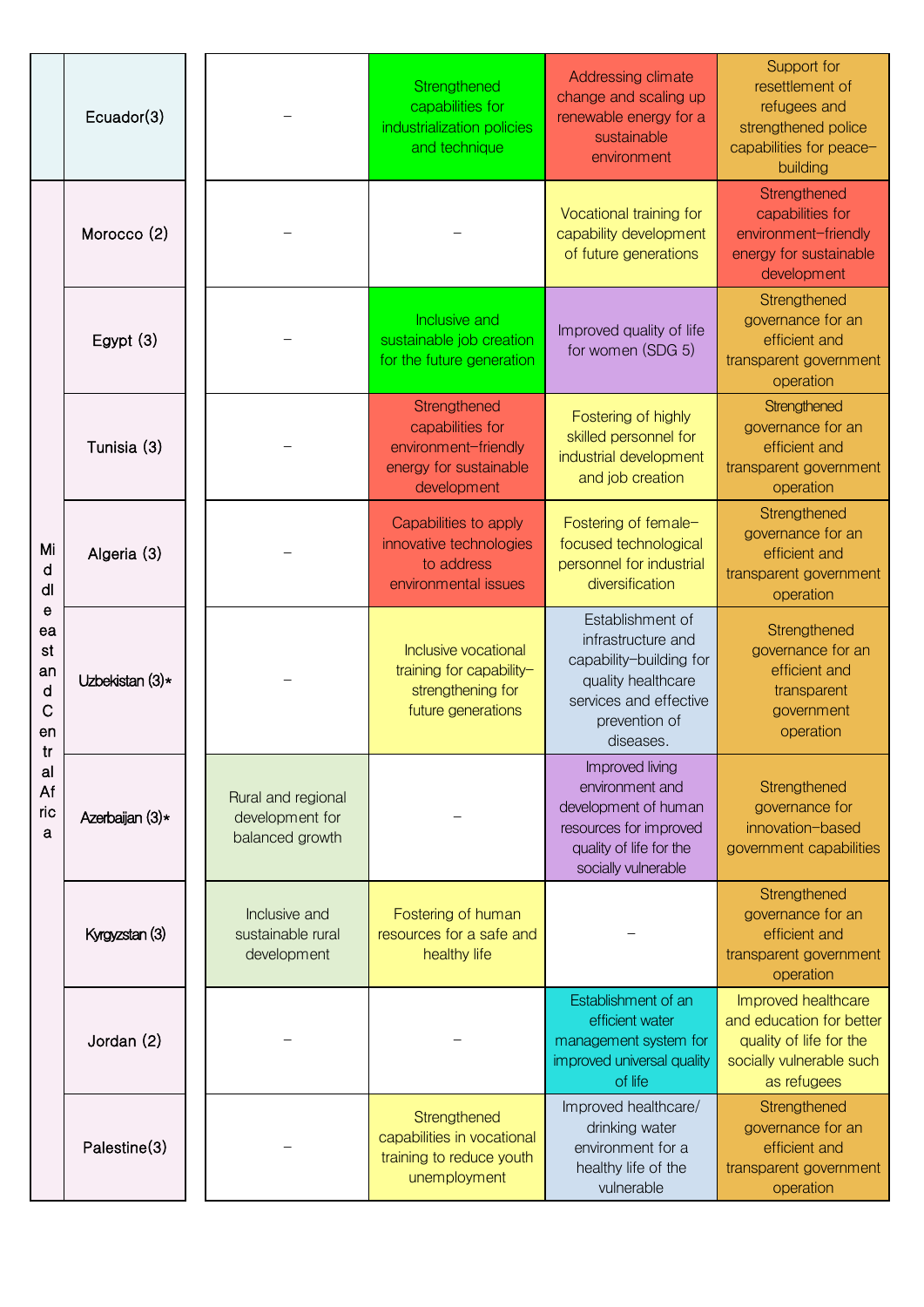| Iraq $(3)$                                                                                                                                                          |  |  | Improved access to<br>healthcare for better<br>quality of life | Fostering of skilled<br>personnel for industrial<br>development | Inclusive development<br>for the socially<br>marginalized such as<br>refugees |
|---------------------------------------------------------------------------------------------------------------------------------------------------------------------|--|--|----------------------------------------------------------------|-----------------------------------------------------------------|-------------------------------------------------------------------------------|
| Program : A total of 9 area programs in 44 countries (139 programs) (46 common indices within the 139 programs (in accordance with SDG index) will be established.) |  |  |                                                                |                                                                 |                                                                               |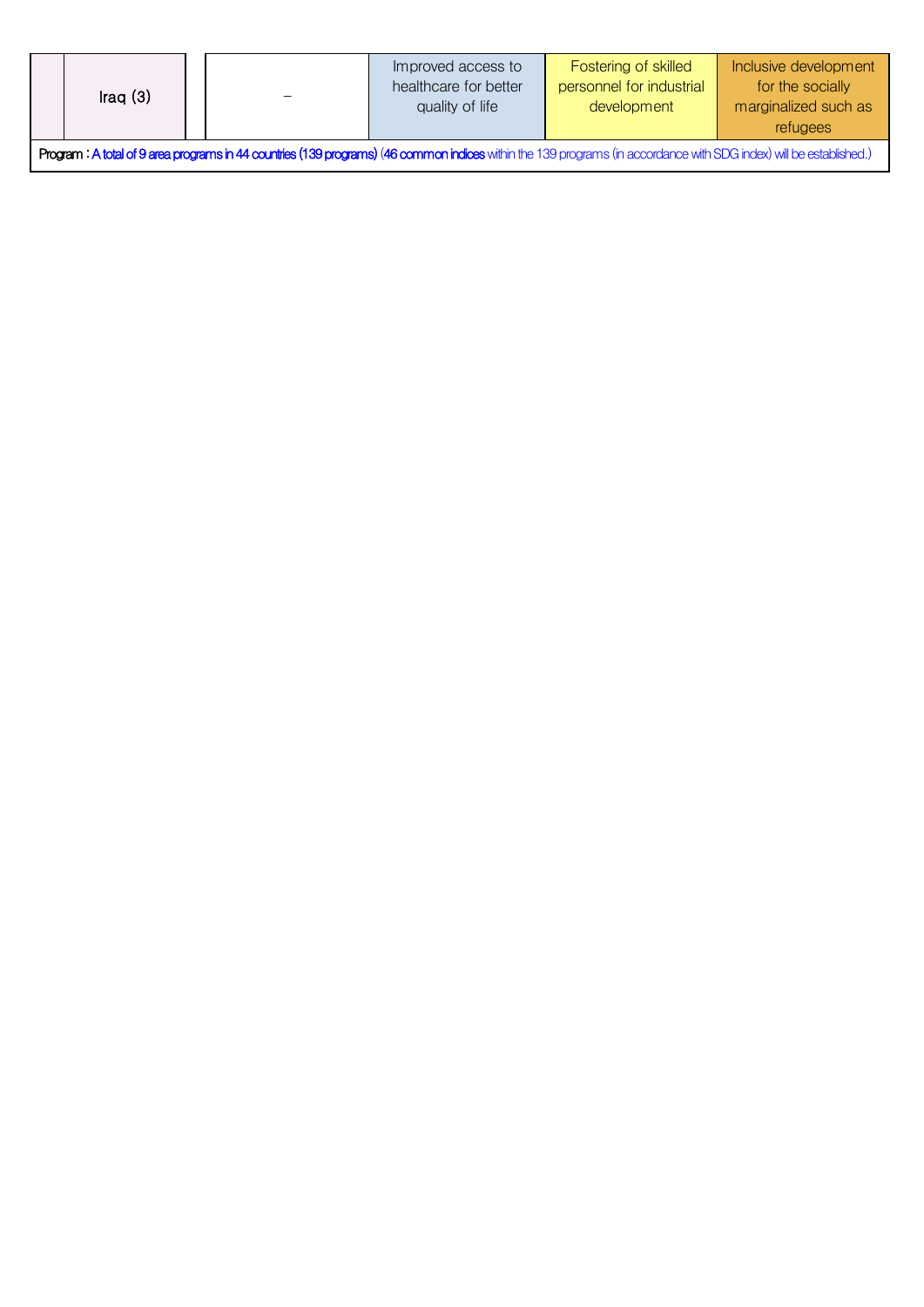# App. Current status of CPs of KOICA by sectors <9 area programs in 44 countries (139 programs)>

 <**'**Similar categories**'** are defined based on the program index: ■ Agriculture and fisheries, ■ Governance, ■ Education, ■ Gender, ■ Healthcare, hygiene/ nutrition, ■ Climate/ city, ■ Industry/ energy, ■ Transport, ■ Water>

| Category of<br>program(number of<br>cases)      | (By country) Title of the program (number of cases)                                                                                                                                                                                                                                                                                                                                                                                                                                                                                                                                                                                                                                                                                                                                                                                                                                                                                                                                                                                                                                                                                                                                                                                                                                                                                                                                                                                                                                                                                                                                                                                                                                                                                                                                              |
|-------------------------------------------------|--------------------------------------------------------------------------------------------------------------------------------------------------------------------------------------------------------------------------------------------------------------------------------------------------------------------------------------------------------------------------------------------------------------------------------------------------------------------------------------------------------------------------------------------------------------------------------------------------------------------------------------------------------------------------------------------------------------------------------------------------------------------------------------------------------------------------------------------------------------------------------------------------------------------------------------------------------------------------------------------------------------------------------------------------------------------------------------------------------------------------------------------------------------------------------------------------------------------------------------------------------------------------------------------------------------------------------------------------------------------------------------------------------------------------------------------------------------------------------------------------------------------------------------------------------------------------------------------------------------------------------------------------------------------------------------------------------------------------------------------------------------------------------------------------|
| <b>Agriculture</b><br>and<br>п<br>fisheries(15) | (Vietnam, Myanmar, Laos, Cambodia, the Philippines) Inclusive and sustainable rural<br>development (5)<br>(Nepal) Strengthened agricultural productivity and competitiveness (1)<br>(Mongolia) Inclusive development in agriculture and husbandry; Strengthened safety for<br>produce (1)<br>$\cdot$ (Sri Lanka) Peace-building and social integration (1)<br>(Ghana) Improved agricultural productivity and strengthened value chains for better quality of life (1)<br>(Senegal) Establishment of a sustainable agricultural value chain (1)<br>(Rwanda, Uganda, Kyrgyzstan) Inclusive and sustainable rural development (3)<br>(Bolivia) Inclusive rural development to eradicate poverty (1)<br>(Azerbaijan) Rural and regional development for balanced growth (1)                                                                                                                                                                                                                                                                                                                                                                                                                                                                                                                                                                                                                                                                                                                                                                                                                                                                                                                                                                                                                          |
| Governance(29)                                  | $\cdot$ (Vietnam) Establishment of effective, responsible and transparent governance and institutions (1)<br>(Myanmar) Establishment of peace and strengthening of democratic institutions (1)<br>(Indonesia) Digital partnership for inclusive development (1)<br>(East Timor) Healthy system, reliable government -SDG 16- (1)<br>(Nepal) ICT-based governance reinforcement (1)<br>(Mongolia) Improved governance for sustainable development (1)<br>(Bangladesh) ICT-based improvement of laws and institutions to strengthen the social safety net (1)<br>$\bullet$<br>(Sri Lanka) Strengthened democratic institutions for inclusive development (1)<br>(Afghanistan) Strengthened capabilities for public administration to improve transparency and<br>accountability (1)<br>(Ghana, Egypt, Tunisia, Algeria, Uzbekistan, Kyrgyzstan, Palestine) (7)<br>$\bullet$<br>Strengthened governance for an efficient and transparent government<br>(DR of Congo) Strengthened capabilities in comprehensive governance to establish peace (1)<br>(Nigeria) ICT-based governance strengthening (1)<br>(Ethiopia) Reinforced social integration for sustainable peace (1)<br>(Rwanda) Strengthened e-government system for greater efficiency in administration (1)<br>(Colombia) Scale-up of sustainable peace-building (1)<br>$\bullet$<br>(Peru) Innovation in digital public services for strengthened government capabilities (1)<br>(El Salvador, Guatemala) Strengthened police capability for peace building (2)<br>$\bullet$<br>(Ecuador) Strengthened police capability for peace building (1)<br>(Azerbaijan) Strengthened governance for innovation-based government capabilities (1)<br>(Iraq) Inclusive development for the socially marginalized such as refugees (1)<br>$\bullet$ |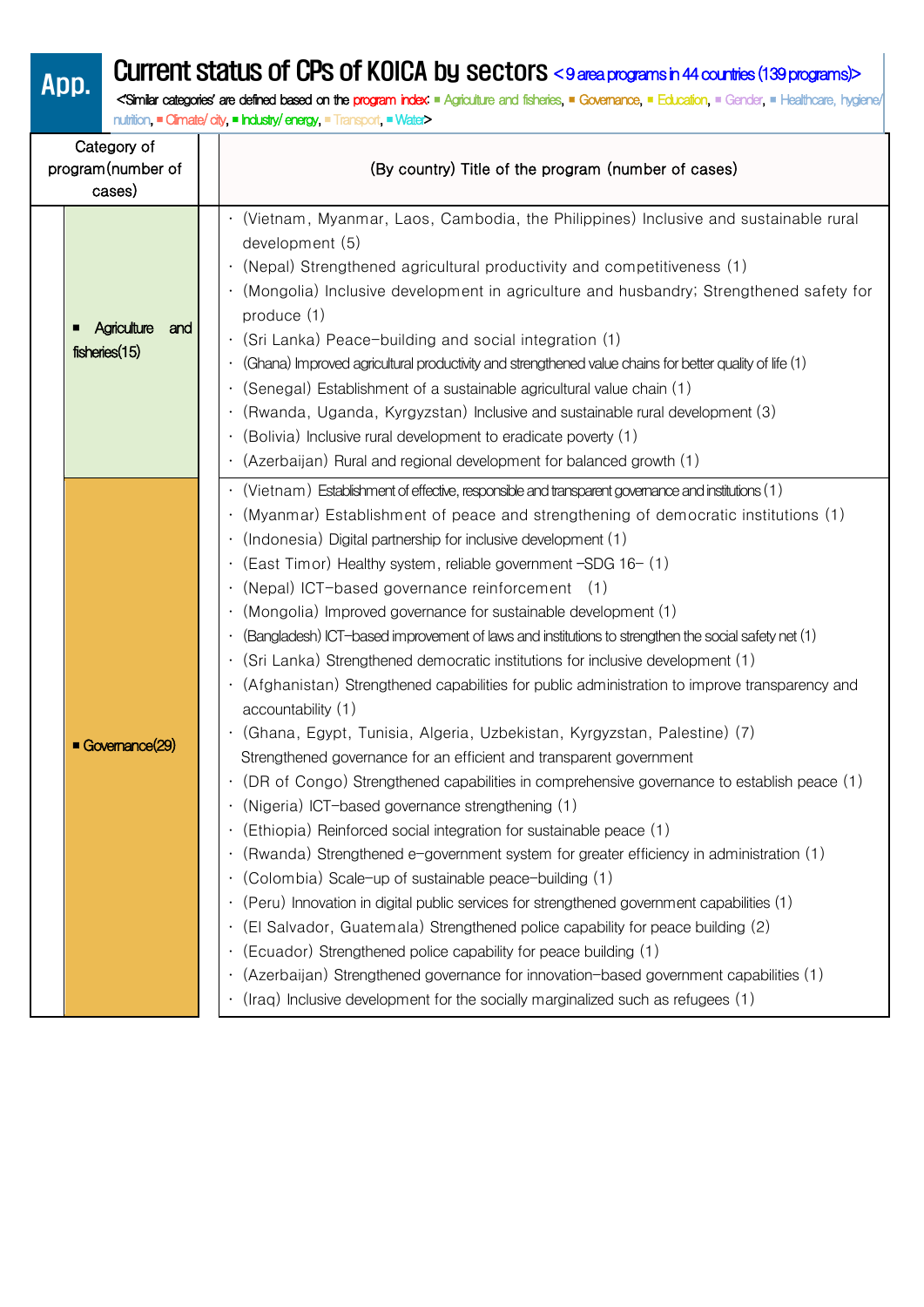|               | (Myanmar) Higher education and vocational training for a better future (1)                              |
|---------------|---------------------------------------------------------------------------------------------------------|
|               | · (Laos, Indonesia, Sri Lanka) Higher education for a better future (3)                                 |
|               | (Cambodia) ICT and science education to foster future talent and promote industrial diversification (1) |
|               | (East Timor) A generation dreaming of the future – quality education and vocational training for        |
|               | the future $-$ (1)                                                                                      |
|               | (Nepal) Support for job creation by linking up with domestic businesses (1)                             |
|               | (Bangladesh) Generation of quality jobs (1)                                                             |
|               | (Afghanistan) Human resource development for a better future (1)                                        |
|               | (Ghana) Education to foster talent (1)                                                                  |
|               | (Senegal) Vocational training to foster youth talent (1)                                                |
|               | (Cameroon) Vocational training and inclusive education for the socially marginalized (1)                |
|               | $\cdot$ (Cote d'Ivoire) Education to foster youth talent (1)                                            |
|               | (DR of Congo) Fostering of youth talent based on gender equality (1)                                    |
|               | (Nigeria) Basic education and vocational training to foster youth talent (1)                            |
| Education(31) | (Ethiopia) Strengthened value chain in the manufacturing business for future prosperity (1)             |
|               | (Tanzania, Uganda, Kenya) Basic education and vocational training to foster youth talent (3)            |
|               | (Rwanda, Mozambique) Vocational training to foster youth talent (2)                                     |
|               | (Rwanda) Strengthened capabilities in youth and entrepreneurs to create a startup eco-system (1)        |
|               | (Paraguay) Digital partnership for inclusive development (including ICT education) (1)                  |
|               | (Morocco) Vocational training for capability development of future generations (1)                      |
|               | (Tunisia) Fostering of highly skilled personnel for industrial development and job creation (1)         |
|               | (Algeria) Fostering of female-focused technological personnel for industrial diversification (1)        |
|               | (Uzbekistan) Inclusive vocational training for capability-strengthening for future generations (1)      |
|               | · (Kyrgyzstan) (1) Fostering of human resources for a safe and healthy life                             |
|               |                                                                                                         |
|               | (Jordan) Improved healthcare and education for better quality of life for the socially vulnerable       |
|               | such as refugees (1)                                                                                    |
|               | (Palestine) Strengthened capabilities in vocational training to reduce youth unemployment (1)           |
|               | (Iraq) Fostering of skilled personnel for industrial development (1)                                    |
|               | (East Timor) Society built together -SDG 5, 13 (1)                                                      |
|               | (Nigeria) Improved social and economic rights of women through achieving gender equality (1)            |
|               | (Tanzania) Improved social and economic rights of women through achieving gender equality (1)           |
|               | (Bolivia) Guarantee of women's basic rights and strengthened capabilities for the future to             |
| ■ Gender(7)   | improve quality of life (1)                                                                             |
|               | (Dominican Republic) Guarantee of women's basic rights and strengthened capabilities for the            |
|               | future to improve quality of life (1)                                                                   |
|               | (Egypt) Improved quality of life for women (SDG 5) (1)                                                  |
|               | · (Azerbaijan) Improved living environment and development of human resources for improved quality of   |
|               | life for the socially vulnerable (1)                                                                    |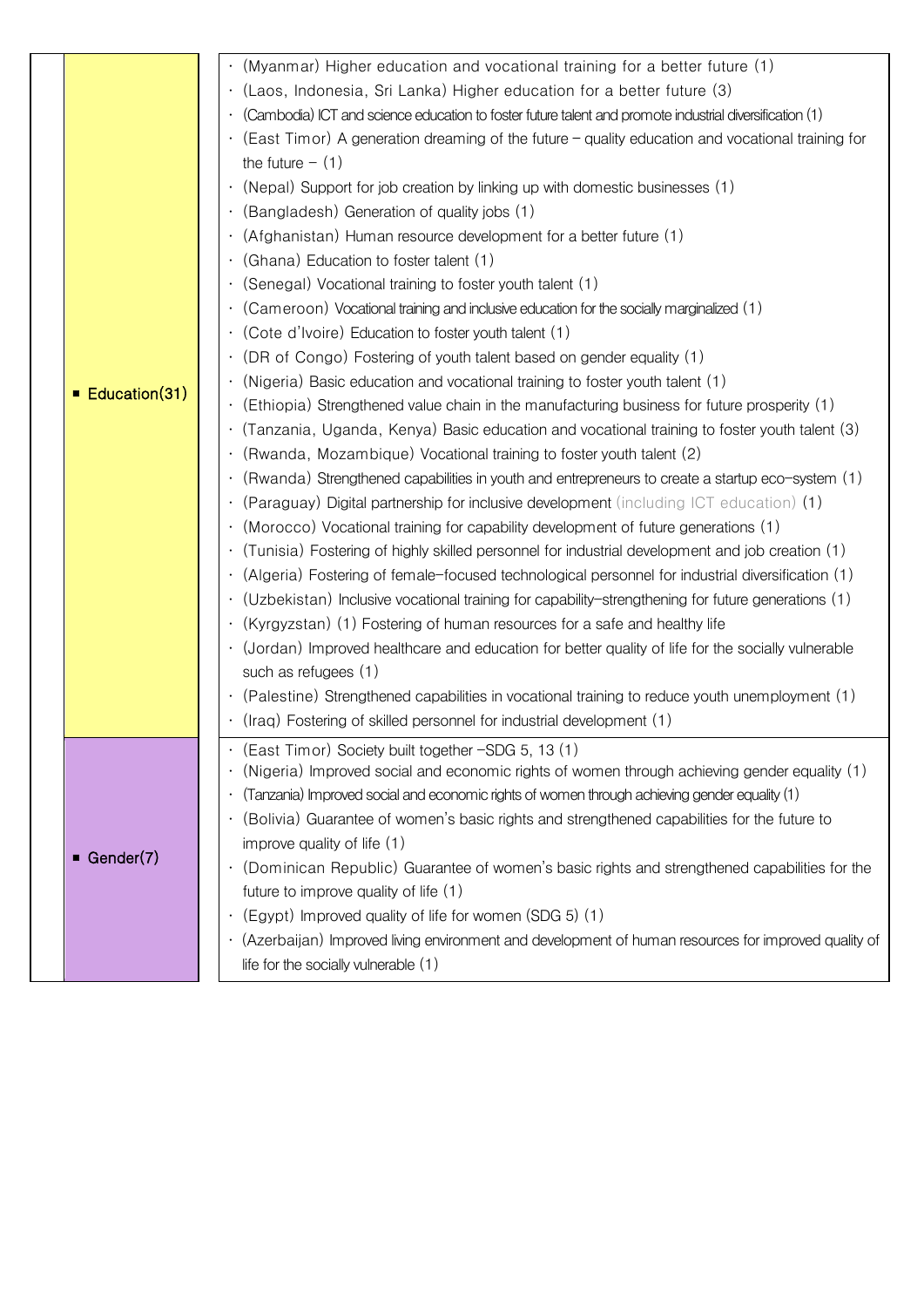|                     | · (Laos) Strengthened healthcare system for better maternity healthcare services (1)                              |
|---------------------|-------------------------------------------------------------------------------------------------------------------|
|                     | (Cambodia) Improved universal healthcare for the socially marginalized (1)                                        |
|                     | $\cdot$ (The Philippines) Improved access to basic healthcare (1)                                                 |
|                     | (The Philippines) Mindanao regional development for peace establishment (including peace and                      |
|                     |                                                                                                                   |
|                     | improved nutrition) $(1)$                                                                                         |
|                     | $\cdot$ (East Timor) Healthy life for everyone – quality healthcare and improved healthcare system – (1)          |
|                     | (Nepal) Establishment of a quality healthcare delivery system (1)                                                 |
|                     | · (Bangladesh) Improved access and quality of healthcare for the socially marginalized (1)                        |
|                     | $\cdot$ (Fiji) Strengthened capabilities for disease prevention and treatment to provide quality healthcare (1)   |
|                     | (Pakistan) Comprehensive support for the socially vulnerable to increase their income and offer                   |
|                     | better social services (1)                                                                                        |
|                     | (Afghanistan) Safe supply of drinking water and improved maternity healthcare for a healthy life (1)              |
| Healthcare, hygiene | $\cdot$ (Ghana) Strengthened healthcare system to provide universal healthcare (1)                                |
| and nutrition (26)  | $\cdot$ (Senegal) Strengthened healthcare system to provide better maternity care (1)                             |
|                     | (Cameroon) Improved access to water hygiene and healthcare (1)                                                    |
|                     | $\cdot$ (Cote d'Ivoire) Improved access to healthcare for the socially marginalized (1)                           |
|                     | (DR of Congo) Healthcare and rural development for a better future (1)                                            |
|                     | · (Nigeria) Strengthened basic healthcare system (1)                                                              |
|                     | (Ethiopia, Tanzania, Uganda, Mozambique) Strengthened healthcare system for a better future (4)                   |
|                     | (Bolivia) Strengthened capabilities for basic healthcare to establish an effective healthcare delivery system (1) |
|                     | $\cdot$ (Paraguay) Improved healthcare services for healthy life of the socially vulnerable (1)                   |
|                     | (El Salvador) Universal education and healthcare for scale-up of a social safety net (1)                          |
|                     | · (Uzbekistan) Establishment of infrastructure and capability-building for quality healthcare services            |
|                     | and effective prevention of diseases (1)                                                                          |
|                     |                                                                                                                   |
|                     |                                                                                                                   |
|                     | (1) (Palestine) Improved healthcare/ drinking water environment for a healthy life of the vulnerable (1)          |
|                     | $\cdot$ (Iraq) Improved access to healthcare for better quality of life (1)                                       |
|                     | $\cdot$ (Vietnam) Establishment of a smart city valley in the middle region and support for urbanization (1)      |
|                     | · (The Philippines, Indonesia) Smart urban development where nature and mankind coexist (2)                       |
|                     | (Mongolia) Sustainable urban development and strengthened resilience (1)                                          |
|                     | · (Fiji) (1) Addressing climate change to support sustainable development                                         |
|                     | · (Ethiopia) Strengthened addressing to climate change and fostering of a basis for green economy                 |
|                     | for the future generation (1)                                                                                     |
|                     | · (Mozambique) Strengthened addressing to climate change and fostering of a basis for green                       |
| Climate/ city       | economy for the future generation (1)                                                                             |
| (15)                | · (Peru, Guatemala) Addressing climate change and strengthening the resilience of those vulnerable                |
|                     | to the environment (2)                                                                                            |
|                     | (Paraguay) Regional development to generate income and promote the economy (1)                                    |
|                     | · (El Salvador) Sustainable agricultural development (1)                                                          |
|                     |                                                                                                                   |
|                     | (Ecuador) Addressing climate change and scaling up renewable energy for a sustainable environment (1)             |
|                     | Strengthened capabilities for environment-friendly energy for sustainable development (1)<br>· (Morocco)          |
|                     | (Tunisia) Strengthened capabilities for environment-friendly energy for sustainable development (1)               |
|                     | (Algeria) Capabilities to apply innovative technologies to address environmental issues (1)                       |
|                     | (Pakistan) Support for industrial energy to overcome economic crises (1)                                          |
|                     | · (Colombia, Dominican Republic, Ecuador) Strengthened capabilities for industrialization policies                |
| Industry/           | and technique (3)                                                                                                 |
| energy (6)          | · (Peru) Establishment of a basis for innovation and co-growth; Strengthened competitiveness of                   |
|                     | small and medium-sized enterprises (1)                                                                            |